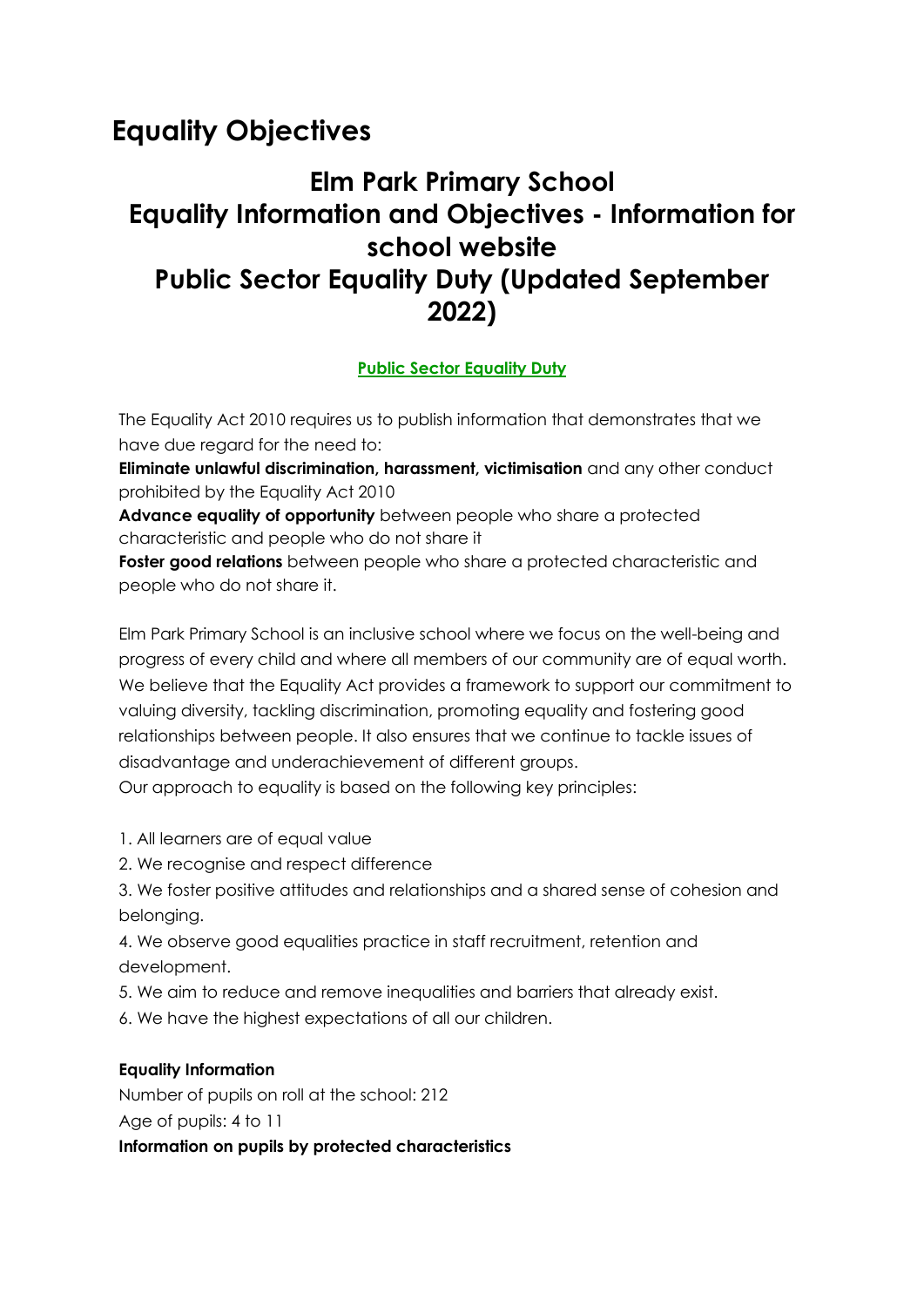The Equality Act 2010 protects people from discrimination on the basis of protected characteristics. Every person has several of the protected characteristics, so the Act protects everyone against unfair treatment.

In order to ensure that all pupils are protected from discrimination, the school collects information on protected characteristics.

#### **Information on other groups of pupils**

In addition to pupils with protected characteristics, we gather further information on the following groups of pupils:

Pupils eligible for Free School Meals (FSM)

Pupils with Special Educational Needs (SEN)

Disadvantaged group

Pupils with English as an Additional Language (EAL)

Young carers

Looked after children

Other vulnerable groups

It may be possible to identify individuals from the information provided when the number of pupils with a particular characteristic is low and the information is sensitive personal information. In these cases we have indicated this by an asterisk\*.

| Race/Ethnicity              | %    |
|-----------------------------|------|
| Any other mixed background  | 4%   |
| Any other White background  | 3.8% |
| Chinese                     | 4%   |
| Gypsy                       | 4%   |
| Gypsy/Roma                  | 4%   |
| Indian                      | 9%   |
| Traveller of Irish heritage | 18%  |
| White - British             | 86%  |
| White - Irish               | 1.8% |
| White and Asian             | 1.3% |
| White and Black Caribbean   | 1.8% |

**Gender:** 50% male, 50% female

**Pupils eligible for Pupil Premium Funding – Disadvantage group** 15.8% **Pupils with Special Educational Needs (SEN)** 8.6%

**Pupils with English as an Additional Language (EAL):** 4.8%

**Young carers: 2.4%**

**Looked after children:** 0.4%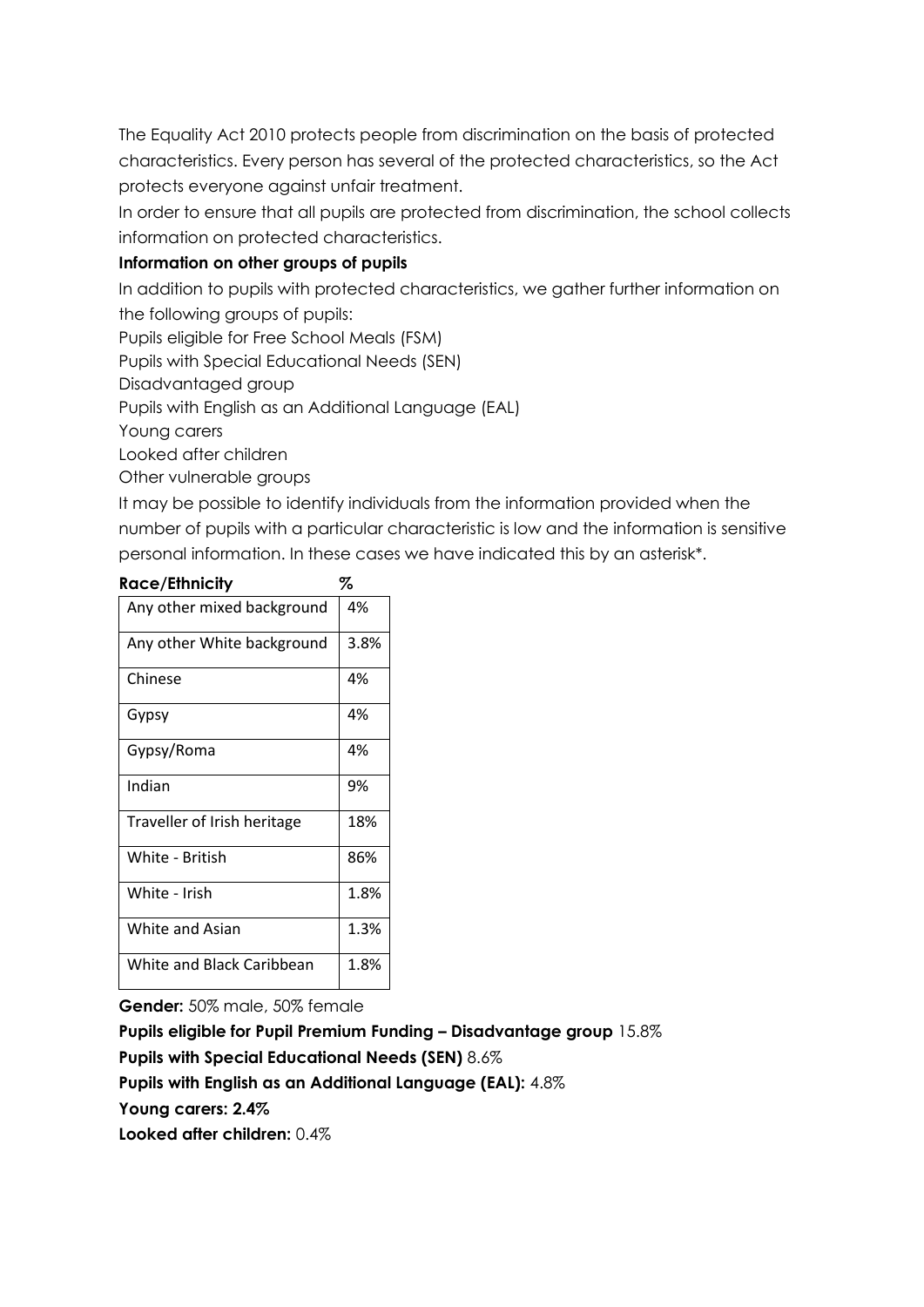Through rigorous tracking and monitoring of individuals and of all the groups of children, including progress and attainment, and by providing equal opportunities to access the curriculum and activities, we aim to ensure that any gap in attainment for pupils within any of the above different groups is removed, or at least remains less than the gap nationally.

### **Eliminating discrimination and other conduct that is prohibited by the Act**

The information provided here aims to demonstrate that we give careful consideration to equality issues in everything that we do at Elm Park Primary School. 'Due regard' ensures that we work towards eliminating discrimination, harassment and victimisation and other conduct that is prohibited by the Equality Act.

We are committed to working for equality for all our staff, parents/carers and children to meet our duties under the Equality Act 2010.

We eliminate discrimination by:

Adoption of the single Equality Scheme

 Our behaviour policy ensures that all children feel safe at school and addresses prejudicial bullying

Reporting, responding to and monitoring all racist incidents

 Regularly monitoring the curriculum to ensure that the curriculum meets the needs of our pupils and that it promotes respect for diversity and challenges negative stereotyping

 Teaching is of the highest quality to ensure children reach their potential and all pupils are given equal entitlement to success

 Tracking pupil progress to ensure that all children make rapid progress, and intervening when necessary

 Ensuring that all pupils have the opportunity to access extra-curricular provision Listening to and monitoring views and experiences of pupils and adults to evaluate the effectiveness of our policies and procedures.

## **Advancing equality of opportunity between people who share a protected characteristic and people who do not share it**

We advance equality of opportunity by:

 Using the information we gather to identify underachieving groups or individuals and plan targeted intervention

 Ensuring participation of parents/carers and pupils in school development Listening to parents/carers

Listening to pupils at all times

## **Fostering good relations across all characteristics - between people who share a protected characteristic and people who do not share it**

We foster good relations by:

 Ensuring that Elm Park Primary School is seen as a community school within our local community

 Ensuring that equality and diversity are embedded in the curriculum and in collective worship.

## **Equality Objectives**